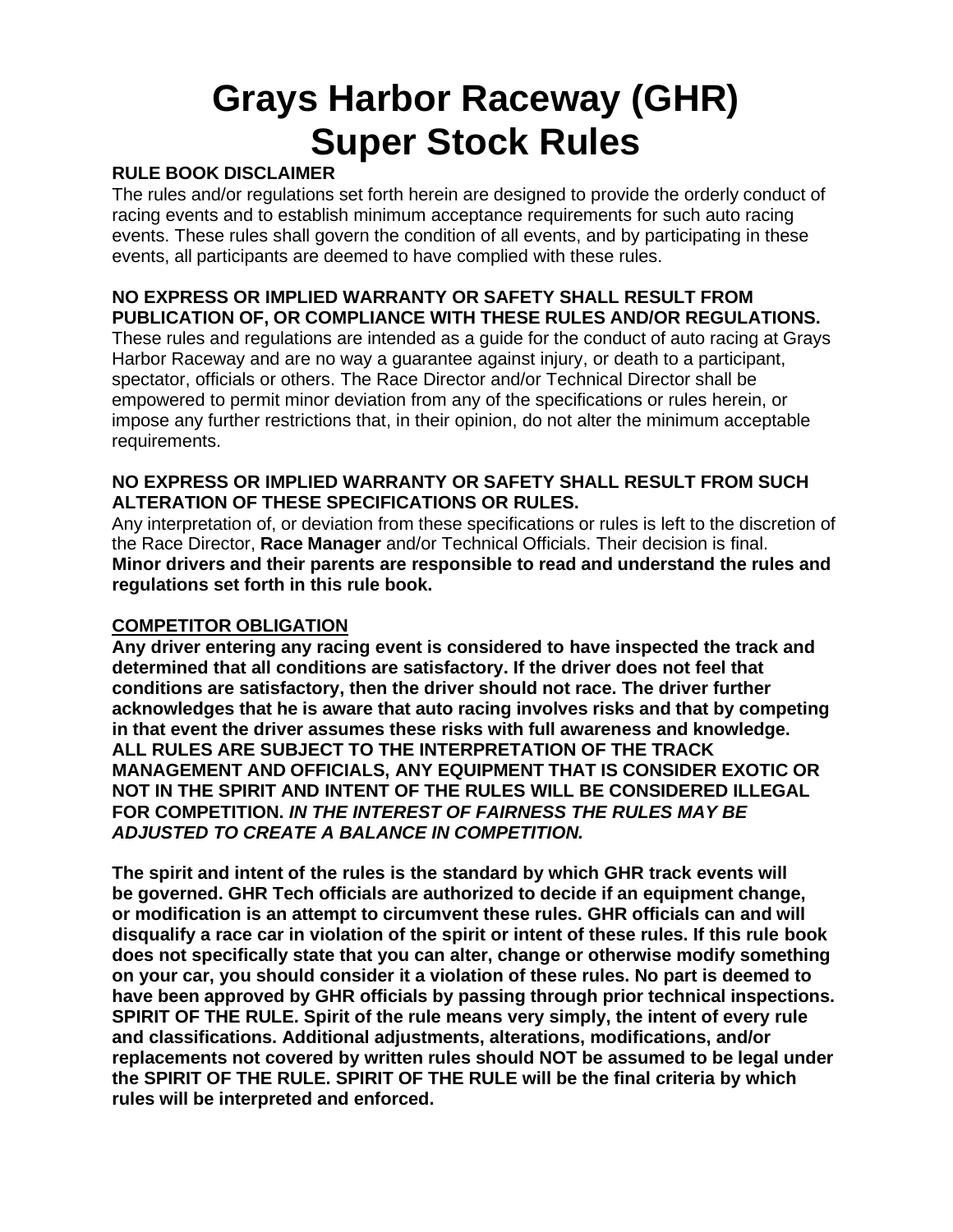#### **GENERAL INFORMATION**

The Owner / Driver of each car represents to the Promoter and all others, that his car has satisfied all applicable rules, including but not limited to safety rules, whenever such Driver participated in any warm-up, practice or competitive laps. The Owner /Driver of each car is also completely responsible for ALL actions of Crew Members, Sponsors, or all else **associated with their team**. If you have any complaints, disputes, problems, or questions, only the Driver and/or Car Owner, or a designated team representative may approach an Official, in a civil manner to resolve the situation.

*All participants are expected to take pride in being part of Grays Harbor Raceway's weekly program. Auto racing entertainment is what we have to offer and we will not tolerate the lack of professional attitude, conduct or appearance of car, driver crew or others involved.*

This is a STOCK CLASS of car and all parts or components deemed by the Technical Officials to be non-stock will be prohibited. Use of prohibited parts may result in disqualification, fine and/or suspension to the Driver and/or Owner.

Any prohibited or illegal part found may become the property of Grays Harbor Raceway. Burden of proof for all construction, safety and legality rules will be the responsibility of the driver and/or car owner.

These rules are a guideline. Contact the Grays Harbor Raceway Technical Officials for questions about your racecar.

These rules are intended to create an inexpensive class of racing that is equally competitive and affordable for all participants at Grays Harbor Raceway.

Rules may be subject to change at any time in order to ensure a safe competitive level of competition.

# **ELIGIBILITY**

**1.**

All drivers should be at least **sixteen (16)** years of age. **Drivers under age 16 with prior experience may request a variance.** Must follow the age RECOMMENDED REQUIREMENTS as HIGHLY RECOMMENDED by our INSURANCE COMPANY prior to participating at Grays Harbor Raceway and must be approved prior to entering any event. Refer to the age guidelines on our website and follow the request procedures in advance. **All Drivers age of 16 AND17** must follow the age RECOMMENDED REQUIREMENTS as HIGHLY RECOMMENDED by our INSURANCE COMPANY prior to participating at Grays Harbor Raceway and must be approved prior to entering any event. Refer to the age guidelines on our website and follow the request procedures in advance.

Individuals **under the age of eighteen (18)** must have a **signed**, minor release consent form from **parent** or legal guardian on a form supplied by Grays Harbor Raceway, and signed in front of staff to enter the restricted area.

**2.** Releases signed by individuals under 21 years of age are not valid in the State of Washington.

**3.** All Super Stock drivers, must be registered members of Grays Harbor Raceway in good standing.

**4.** All entrants must have a valid Grays Harbor Raceway pit pass. **ENTRANTS MUST WEAR THEIR PIT BAND AT ALL TIMES.**

# **PROTEST, APPEALS AND COMPLAINTS**

**1.** All manner in which protests and appeals must be made in the Super Stock Division, shall be governed by this rulebook.

**2.** Any complaints, disputes, questions, or problems must be directed, **by the Driver or the registered Car Owner to the Race Director or Race Official in the pits.**

**3.** Protests, as to an official decision, must be submitted in writing, by the Driver or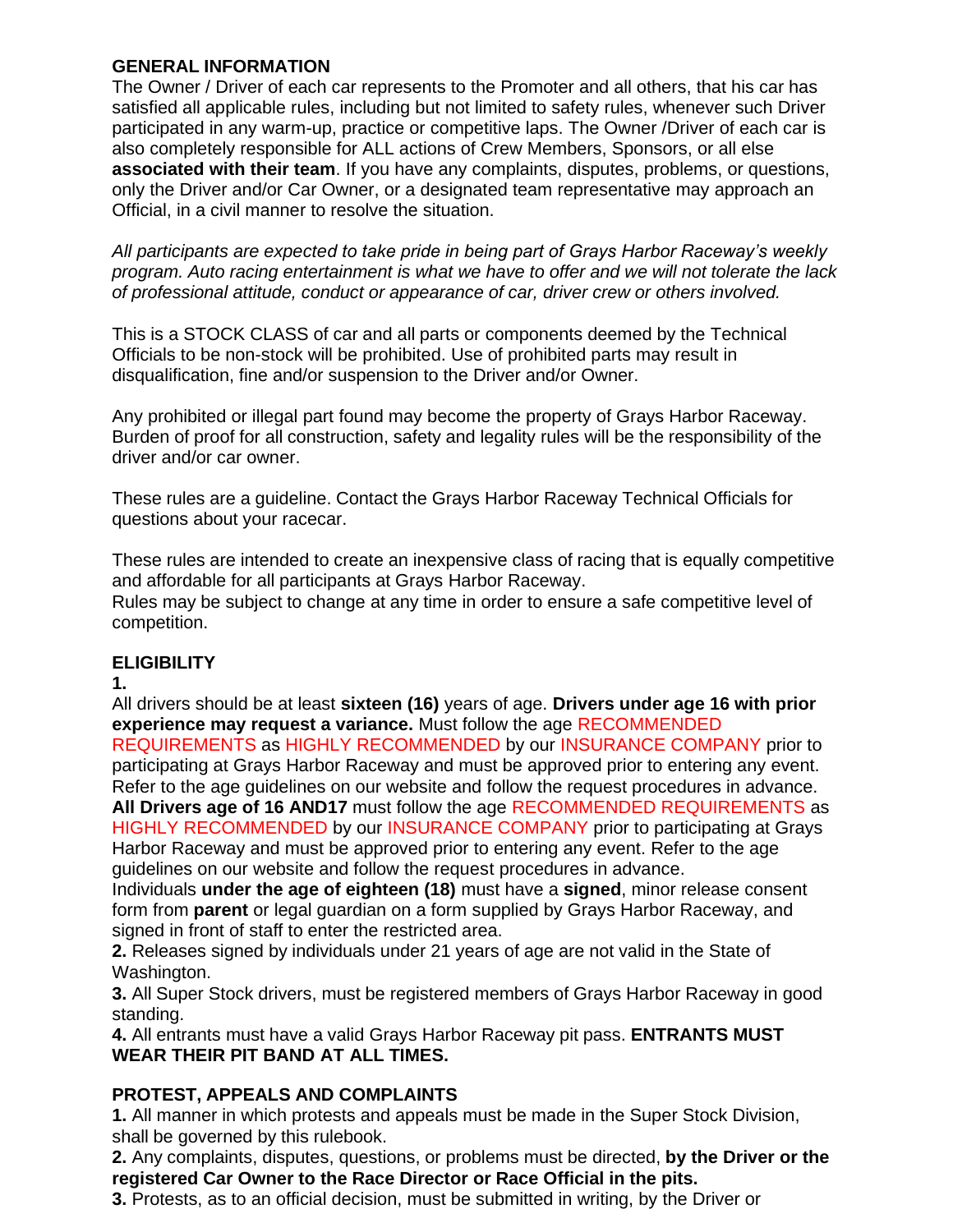registered Car Owner to the **Race Director or Race Official in the pits** within 15 minutes of the official decision being levied. Only a Driver or registered Car Owner in the same class and event may submit a protest.

**4.** If a Grays Harbor member who is a competitor believes that another competitor has or will obtain a significant unfair advantage by some action that the member believes is in violation of the rules, the member may protest such action to the Grays Harbor Raceway

Race Director/ Race Official in the pits. The protest must be made in writing by the competitor (or Car Owner) within fifteen minutes after the checkered flag is displayed signifying the completion of the race. Each separate protest shall be accompanied by a \$1000.00 cash protest fee. The Race Director and/or Technical Director shall decide whetherthe matter is protest-able, and if so shall decide the protest as promptly as possible, and shall inform the parties to the protest of the decision. A decision that the matter is not protest-able is final and non-appeal able.

In deciding the protest, Grays Harbor Raceway Officials may take whatever action deemed appropriate to further the interests of fairness and finality in competition results. Such action includes, but is not limited to, revising the official race results, imposing penalties (disqualification's, suspension, fines, and/or loss of finishing position(s) in the event), awarding or subtracting of points, or taking no action. Their decision is final. If the protest is allowed, and the car is found illegal the money will be reimbursed to the person protesting, less \$100.00 for chassis or \$250.00 for the engine, for administrative fees. If the protest is disallowed, the money will reimbursed to the person protesting less \$100.00 for administrative fees. If the protest is allowed and the car is found legal, the money will go to the person being protested, less \$100.00 for chassis or \$250.00 for the engine, for administrative fees.

# **TRACK RULES**

**1.** It is the responsibility of each race team to have in their possession, a current set of rules for the division that they are participating in. If a Registered Car Owner or Driver disputes or protests the rules and that team does not have a current set of rules in their possession in their pits the protest will be disallowed.

**2.** The **Race Director/Race Officials** will be the sole **authority** in the pits. The **Race Manager with the assistance for the Race Director** will be in charge of on-track competition. The Technical Director **with the assistance of the Race Director** will enforce all tech legality and protests.

**3. Management** will establish the race event procedures; starting positions, length, frequency and administration of all events and programs. When their decision is rendered, that decision will be final and binding. The race may be shortened due to time allotted or weather conditions and once the race has passed the half waypoint, it will be an official race.

**4.** Any complaints, disputes, questions, or problems must be directed, **by the Driver or registered Car Owner**, to the Race Director/Race Official in the pits immediately following the event.

**5.** When asked to remove a part or tear down for tech inspection and you refuse, you are subject to a fine, probation, disqualification, and/or suspension.

**6. Protests, complaints, disputes, or problems, will be handled in the pits at the completion of that race or completion of the nights racing events if possible by the Race Director. Complaints are not to be made to the scorers or announcers. Any driver, car owner, crew member or family member who goes to the scoring tower at any time to dispute a call will result in the driver and/or car owner of the car being fined and or suspended.**

**7.** Any Driver stopping on the racing surface to argue with an Official, in regards to an officials decision, will be automatically sent to the rear of the field or disqualified from the event, the Race Director will have the final authority.

**8.** Any Driver or Crew Member who is injured or involved in an accident must submit to a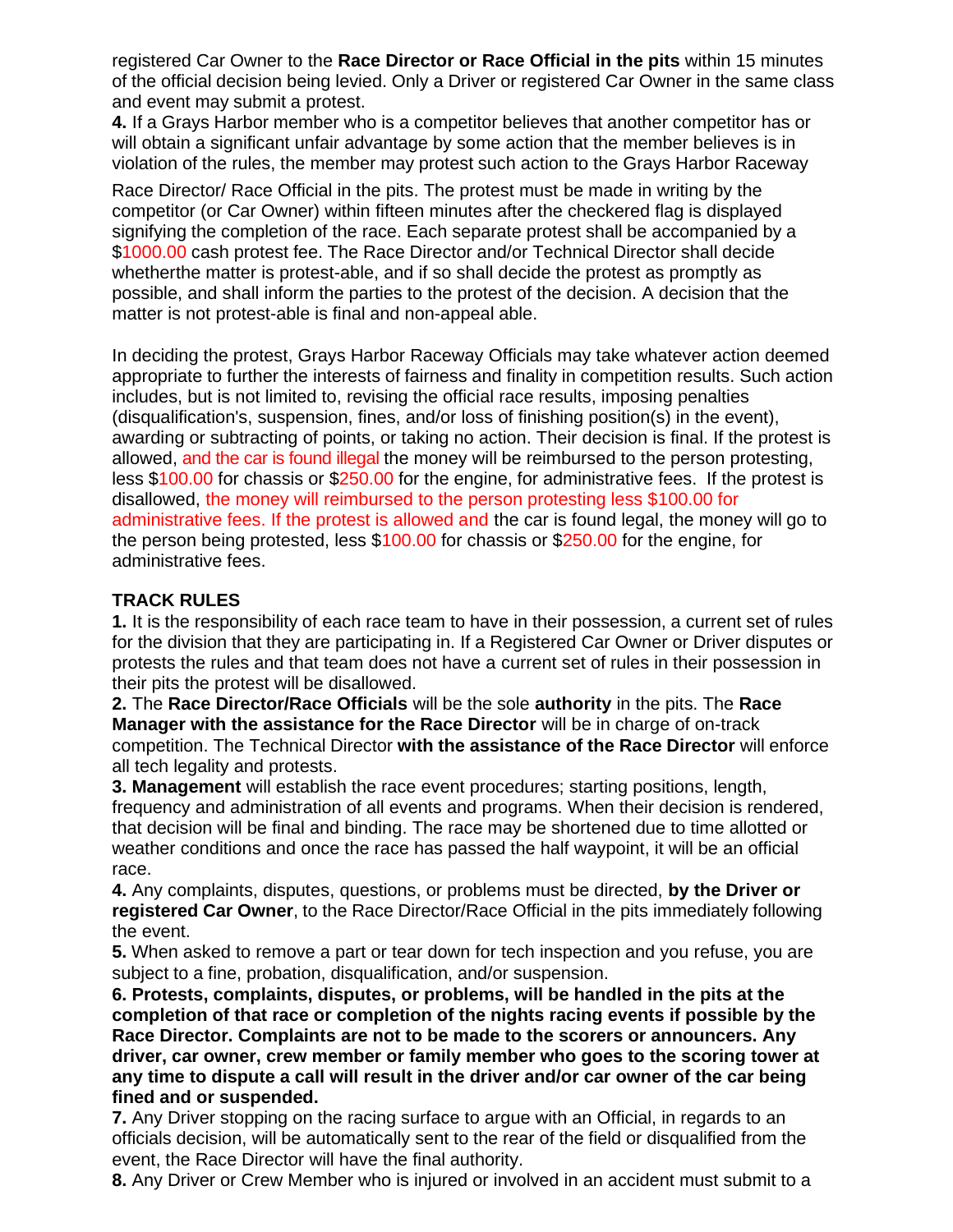check by the medical attendants. Any Driver involved in a serious accident will not enter or re-enter a race until approval to do so is given by Officials and medical attendants. **9. Driver's meeting is mandatory. Driver must attend**

**10.** Radios are **NOT** allowed in the Hobby Stock division, but Raceceivers will be mandatory in the Super Stock division. **All cars must run a transponder; transponder must be mounted no more than 33 inches in front of the centerline of the rear axle. 11.**

Permission must be obtained from the Race Director before any practice and or safety laps, other than the designated practice time may be taken. **It is the car owner / drivers responsibility to make sure that their car is legal and meets all safety standards. It is not the management's responsibility other than at post race inspections.**

**12.** Any unauthorized persons entering onto the racing surface during race conditions will result in a disqualification, penalty, fine, or suspension, to the person and affiliated Driver. **13.** No personal cars or vehicles in the pit area.

**14.** One person should remain with the race car at all times.

**15.** All Rookie drivers must start at the back of all events for the first two weeks of racing **or until deemed by race management to be capable of starting in his/hers earned position**. Rookies must have a rookie ribbon on the back of the car.

**16.** Packing the Track

All persons packing the track must sign in at the pit gate as a driver.

All persons packing the track must wear all appropriate safety gear and follow packing directions from track workers. Anytime a car is on the track the driver must maintain a minimum 3' (36 inches) between the car and any track worker or official.

**17.** Waste oil: must be placed in waste oil barrels at the designated waste oil area. Failure to do this will result in a minimum fine of \$200.00.

Tires: take them with you, do not leave them at the track. Failure to do so will result in a minimum fine of \$200.00

Garbage: in your pit stall area, use the garbage cans in the pits

**18.** Unsportsmanlike conduct by drivers will not be tolerated. An appropriate penalty will be issued.

**19. Verbal or physical abuse** of any Race Official, Management or anyone will not be tolerated. May be subject to Minimum one week suspension and a minimum \$500.00 fine or both.

**20.** Any competitor or Crew Member who participated in a fight **or verbal bullying** in the pits, or on the race track, or on the premises, may be subject to a minimum of \$500.00 fine, suspension, and/or loss of points and positions in the event.

**21.** Any competitor or Crew Member, who has a pit band, who is **under the influence** of any alcoholic beverage, drugs or is otherwise under the influence **of any controlled substances** will result in disqualification and a possibly a minimum fine of \$500.00 along with a suspension. Violators will be reported to the sheriff's office.

**22. Prescription Drugs** Any participant using over the counter medication or medication prescribed to them by a physician that may restrict or impair their ability to perform a task should not attempt to perform the task.

**23.** Any competing car, whose speed has been reduced to the point where it could cause a safety problem, may be removed from the racing surface at the option of the Race Manager.

**24. If at the conclusion of the season 2 or more drivers and / or car owners are tied in points they will be awarded equally for the tied position.**

**25. ROOKIE OF THE YEAR:** If you are competing for Rookie of The Year, you must not have competed in more than five (5) races in your division and/or an upper division, in any year prior.

**26.** Any car continuously unable to start under its own power may be liable for a penalty or disqualification from the event or from the complete program.

**27.** Any Driver or Crew that does not take their car to the line-up grid, when requested by the Officials, may be required to start at the back of the line-up for that event.

**28.** If a car is dead on the track, when racing is in progress, the Driver must stay in the car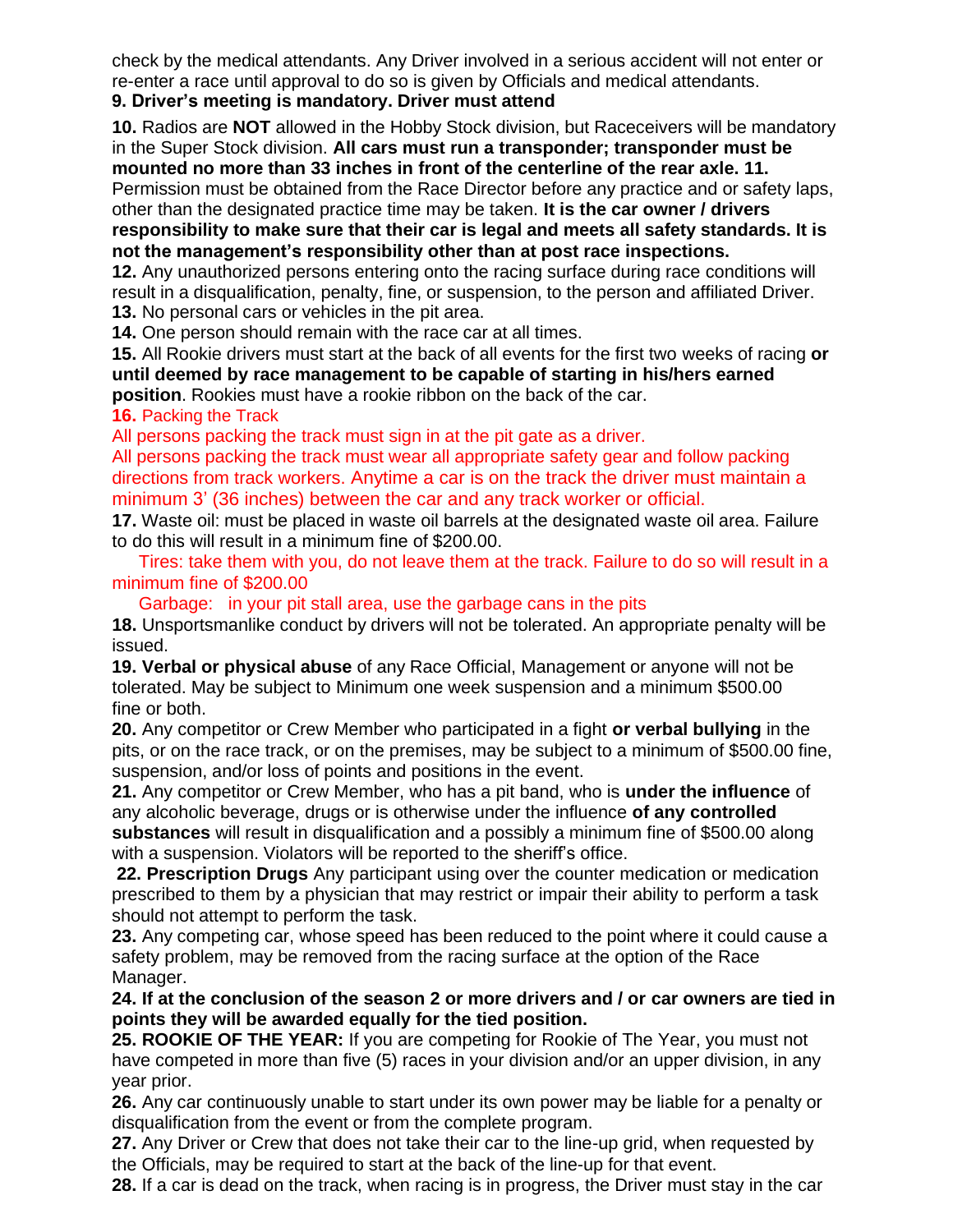with seat belts fastened until the race is stopped, except in case of a fire or rollover. Failure to comply may result in a penalty, disqualification, and/or suspension.

**29.** No racecars will be allowed on the track until the track has been opened for official practice or racing.

**30.** No persons allowed to ride on the outside of a racecar, tow vehicle or trailer at any time. **31.** No speeding in the pits. You must use caution while driving in the pit area or you will be subject to a fine or suspension. No erratic driving.

**32.** Per the GHR track insurance company, quads will be limited to Sprint Car Teams ONLY, with restrictions. One quad per team and the quad must come with the team not in a separate vehicle. **Maximum** speed limit of **10** mph at all times. It is the drivers / owner responsibility to adhere to the Manufactures operational and safety standards when operating an ATV or quad type vehicle. Failure to comply may result in a fine and/or loss of privilege.

**33.** No firearms allowed in the pit area.

# **FLAGS**

**1. ORIGINAL START:** You must take the original Green Flag at the start of the main event in order to compete in that main event. If you come out once the race has started, you will be **disqualified** Exception: Any qualified car that did not start at the original start of the event and was not replaced by an alternate car may join the event at the rear on the next race stoppage, provided the event has not exceeded 20% of said event at the discretion of the Race Director..

**2.** On the original start of any race, Drivers must stay double file nose to tail and may not pass until you cross the chalk line in turn four. If you pass before the chalk line, you will be penalized two positions at the next race stoppage or at the end of the race. There will be a white line in turn 4 to indicate where the race is started. Drivers on the front row of any race that deliberately jump a start may be put back a row at the discretion of the Race Director. **3.** On any start of a race, if a car drops out, the row will move up, **no criss crossing**.

**4. RE-STARTS:** All restarts will be double file behind the leader, the leader will set the pace. No passing until you pass the chalk line in turn four. If there are two (2) false restarts the Race Director may choose to go to a single file restart with a cone, at the discretion of the Race Director. If you pass before the chalk line, or the cone if single file restart or hit the cone you will be penalized two positions at the next race stoppage or at the end of the race.

**5. GREEN FLAG:** On any start or re-start, you will always receive the green. If the Race **Manager** does not like the start, it will be yellow flagged and re-start the race. Drivers on the front row of any race that jump deliberately may be put back a row on the restart. You must remain side by side until you pass the chalk line in turn four.

**6. WHITE FLAG:** The White flag indicates one lap remaining in the event. Should the race be stopped on the last lap, the re-start will consist of two (2) laps, a green flag, white and a checked.

**7. BLACK and WHITE CHECKERED FLAG:** A Checkered Flag will indicate the end of the event. If the leader receives the Checkered Flag and crosses the finish line the race will be scored complete. Cars crossing the finish line before the race stoppage will be scored accordingly, the remaining cars will be scored as they completed the previous lap. Cars involved in the stoppage will be scored last on their respective lap.

**8. YELLOW FLAG:** A yellow flag condition is considered a race stoppage. Cars will slow to a pre-race speed and maintain a single file line. Cars out of position will be advised by track officials **and/or over the Raceceiver frequency** where to line up.

**8.1** if a **Pace Truck** is on the track, **no cars are allowed to pass it** without permission. Violators will be sent to the rear of the field or disqualified.

**8.2** Cars entering the work area during a yellow flag condition, that complete the work before the race is ready to resume will be allowed to restart at the rear of the lineup. Lineup will be in the order in which they return to the track.

**8.3** Cars involved with the race stoppage that go to the work area will be given the time it takes the pace truck to complete two laps past the flagman to make repairs. The laps begin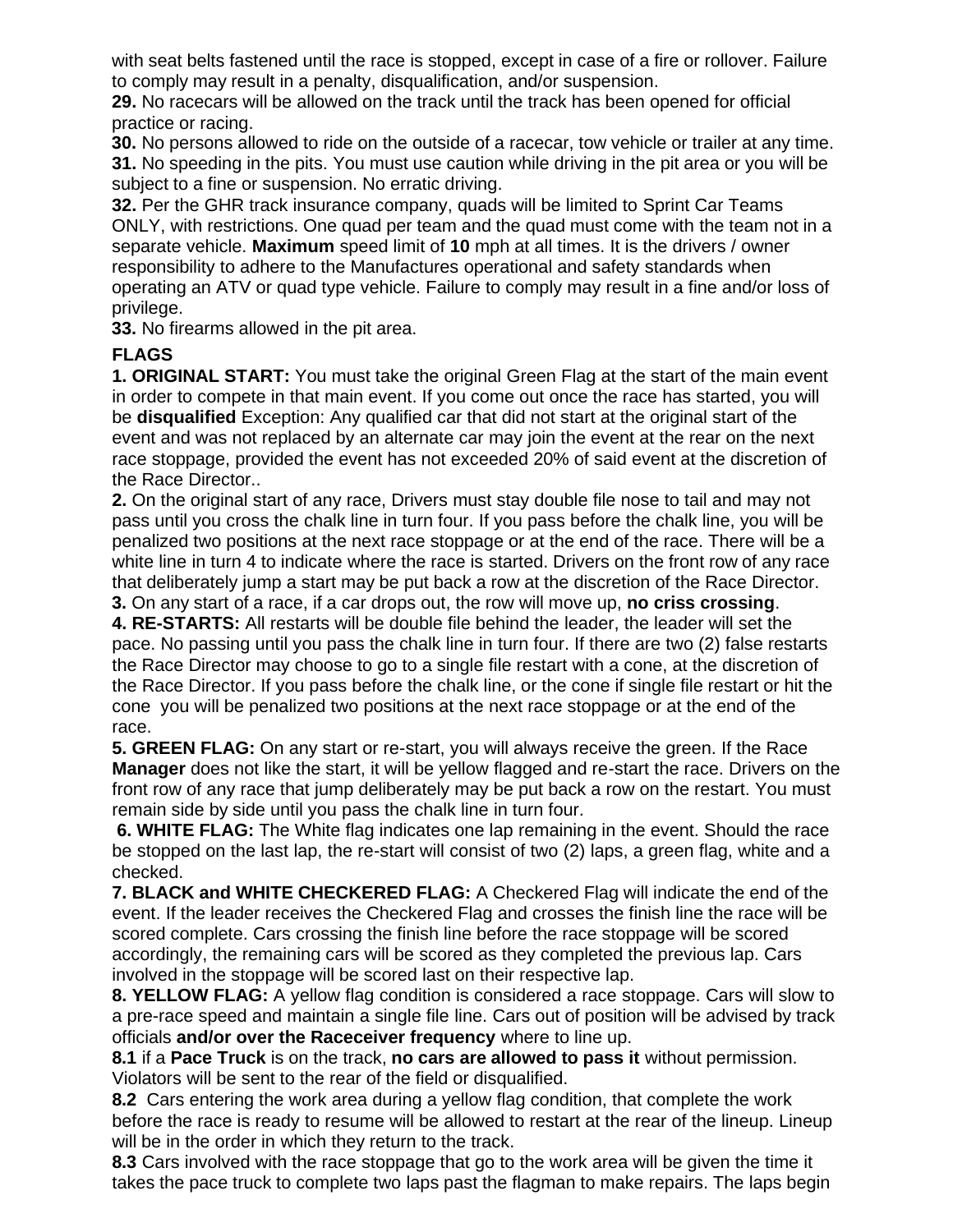when the last car involved makes it to the work area. Lineup will be the order in which they return to the track. **Cars not involved in the race stoppage that go to the work area will not get a two lap work period. The race will resume when the lineup is correct. Any driver causing two yellow flags will be disqualified for that event.**

**9. RED FLAG:** Cars must come to a complete, safe stop. Drivers are not allowed to move their car off the track on a red flag. Drivers may exit the track, only by permission of an Official or when the track goes to a yellow condition. Failure to abide by this rule will result in a disqualification. On an **"Open Red"**, the crew may work on the car on the track. If a tire change is required, the car must go to the work area.

**10. BLACK FLAG:** If a driver receives a black flag during an event, driver must enter work area for explanation. Drivers receiving a black flag will leave the track immediately, failure you to do so will result in disqualification from that event and may be fined.

10.2 Drivers that are black flagged for mechanical or safety reasons may return to the event once repairs are made and the track is open.

10.3 If a driver is black flagged and stops to create an intentional yellow, driver is subject to a penalty or fine.

10.4 A furled black flag will be a warning against on-track violations.

**11. Blue Flag with a Yellow Stripe: If a driver receives a blue flag with a yellow stripe. It means hold your grove leaders are coming up upon you.**

# **RACE PROCEDURES AND LINEUPS**

**1.** Pill draw will determine heat races. Drivers will receive up to three (3) hot laps before the nights racing

**2. Heat Races: 27 or less cars: 2 or 3 heats** will be **eight (8)** laps. Heat races will be lined **straight up from the pill draw**. The top five cars will transfer to the 'A' main. Heat race finish determines the main event line up before the invert.

**3. MAIN EVENT: Twenty (20) laps. 18 cars is considered a full field, a** maximum of twenty one (21) cars may be allowed to start the A-Main at the discretion of Management. **Straight up by heat race finish before inversion is applied.** If the Super Stock class has twenty one or more cars entered there will be a "B" Main.

**B Main** will line straight up from there heat finish. The number of "B" main cars transferring to the "A" main will be the number that bring the "A" main to eighteen (18) cars

**4.** Feature line up will be inverted by '0', '4', '6', '8' or full invert cars for the start.

#### **5. On Mid-season the format will be a regular event format with pill draw, heats and mains.**

**5.2 Championship night the top six (6) in car owner points will be locked into the 'A' main. They will line straight up by points, they will race a six lap scramble race. The finish determines the starting lineup for the main. All other cars will draw a pill and start straight up behind the top six.**

**6. Cars that enter the work area with 5 laps or less remaining in the race will not be given the 2 lap wait period for repairs. When the lineup is correct the race will resume.**

#### **6.2 Lapped cars will be put in running order behind the lead lap cars when 5 laps or less remain.**

7. Each driver can qualify only one car. No driver will be permitted to change cars after taking the green flag of his/her **Heat Race**. An exception to this rule will be a two day race. 8. All driver changes must be reported to the Race Director/Pit Official prior to entering any event. Failure to do so will results in loss of points for the event and may result in a fine or both. Driver changes will result in the car starting at the rear of the event. No switching of cars or numbers once the race program has started (packing the track). If a spare car is used once the program is started it must not have been qualified previously that night and will start in the rear of the event.

**9.** Race format will be presented at the drivers meeting.

**10.**The lineup posted on the pit board shall be final. In the event of a car dropping out, the row will move straight forward.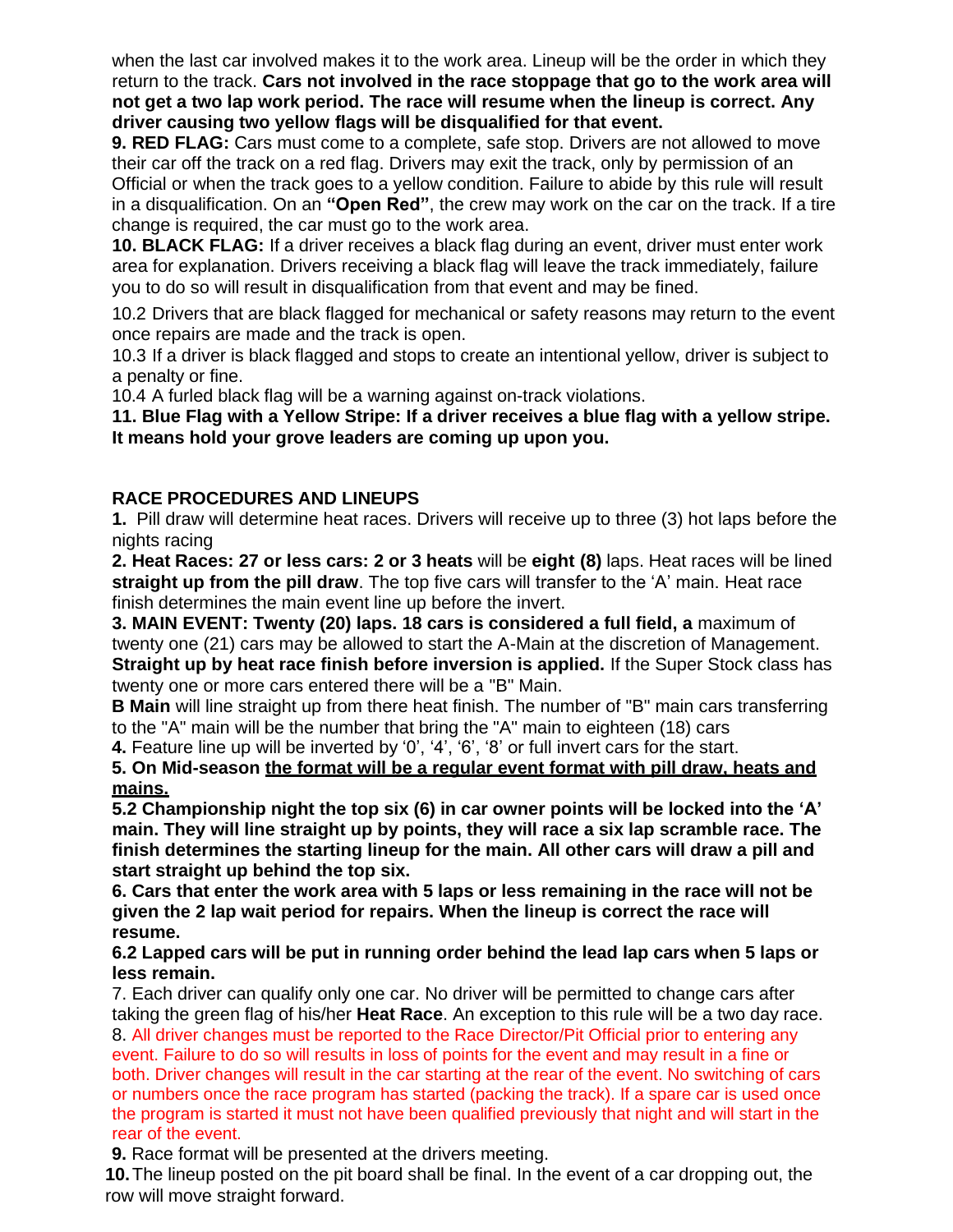**11.** The start will be official with the green flag. No passing the pace vehicle without permission. Violators will be sent to the rear of the field or the pit area.

**12.** A white line or Cone will be placed on the turn 4 area for all double file starts. A cone will be placed on the front stretch for single file restarts. All cars must remain in proper order until they pass the chalk line or cone. If the front row car or cars are out of position a yellow may be displayed, and a warning given to offender. Any further violation will result in the offender being placed a row back. Any other car not in proper position, in the Officials judgment, may be penalized a minimum of 2 positions for each position gained. This penalty will be imposed on the next race stoppage. If there is no race stoppage the penalty will be enforced at end of race.

**13.** The winner and the second place car of the "A" main will start at the back of the field at the next "A" main they qualify for.

**14.** Top three to tech in heats and mains.

# **POINTS SYSTEM**

| <b>Heat Race</b> | <b>Main Event</b> |           |           |
|------------------|-------------------|-----------|-----------|
| $1 = 10$         | $1 = 100$         | $11 = 74$ | $21 = 54$ |
| $2 = 9$          | $2 = 95$          | $12 = 72$ |           |
| $3 = 8$          | $3 = 90$          | $13 = 70$ |           |
| $4 = 7$          | $4 = 88$          | $14 = 68$ |           |
| $5 = 6$          | $5 = 86$          | $15 = 66$ |           |
| $6 = 5$          | $6 = 84$          | $16 = 64$ |           |
| $7 = 4$          | $7 = 82$          | $17 = 62$ |           |
| $8 = 3$          | $8 = 80$          | $18 = 60$ |           |
| $9 = 2$          | $9 = 78$          | $19 = 58$ |           |
| $10 = 1$         | $10 = 76$         | $20 = 56$ |           |

**50 points** will be awarded to all drivers that take a competitive green flag but fail to make the "A" feature.

# **Banquet**

- **1.1To receive a trophy, 3 criteria's must be met:**
- **1.2 Car owner(s) competing under the same number must compete in a minimum 80% of the point's races.**
- **1.3 Car owner must be in good standing with Grays Harbor Raceway.**

# **1.4 Car owner and/or driver must attend the banquet.**

# **COMPETING MODELS & BODIES**

**1.** Open to any 1960 current North American full size passenger car, no vans, pickups, convertibles or 4 wheel drives. Minimum wheelbase 101". **Minimum weight 2,750 lbs with driver, for a sealed 602 GM Crate Engine, and 3,150 lbs with driver for any other combination (see Engine Package Rules below)**, at all times, no tolerance. **Added ballast must be securely fastened with a minimum two (2) ½" bolts.** no titanium parts or components allowed.

**2.** All bodies must remain in stock location and height. Aftermarket fiberglass or steel bodies allowed must be stock appearing, no outlaw dirt bodies, **no wedge or homemade bodies allowed**. After market front fenders, door skins, front noses and rear bumper covers allowed. Rub rails allowed must be capped on both ends.

**3.** Front inner fender wells may be removed; wheel openings may be cut for tire clearance only. Hoods and deck lids may stripped, hood must be secure and have a minimum of three hood pins, and deck lid must have a minimum of two hood pins.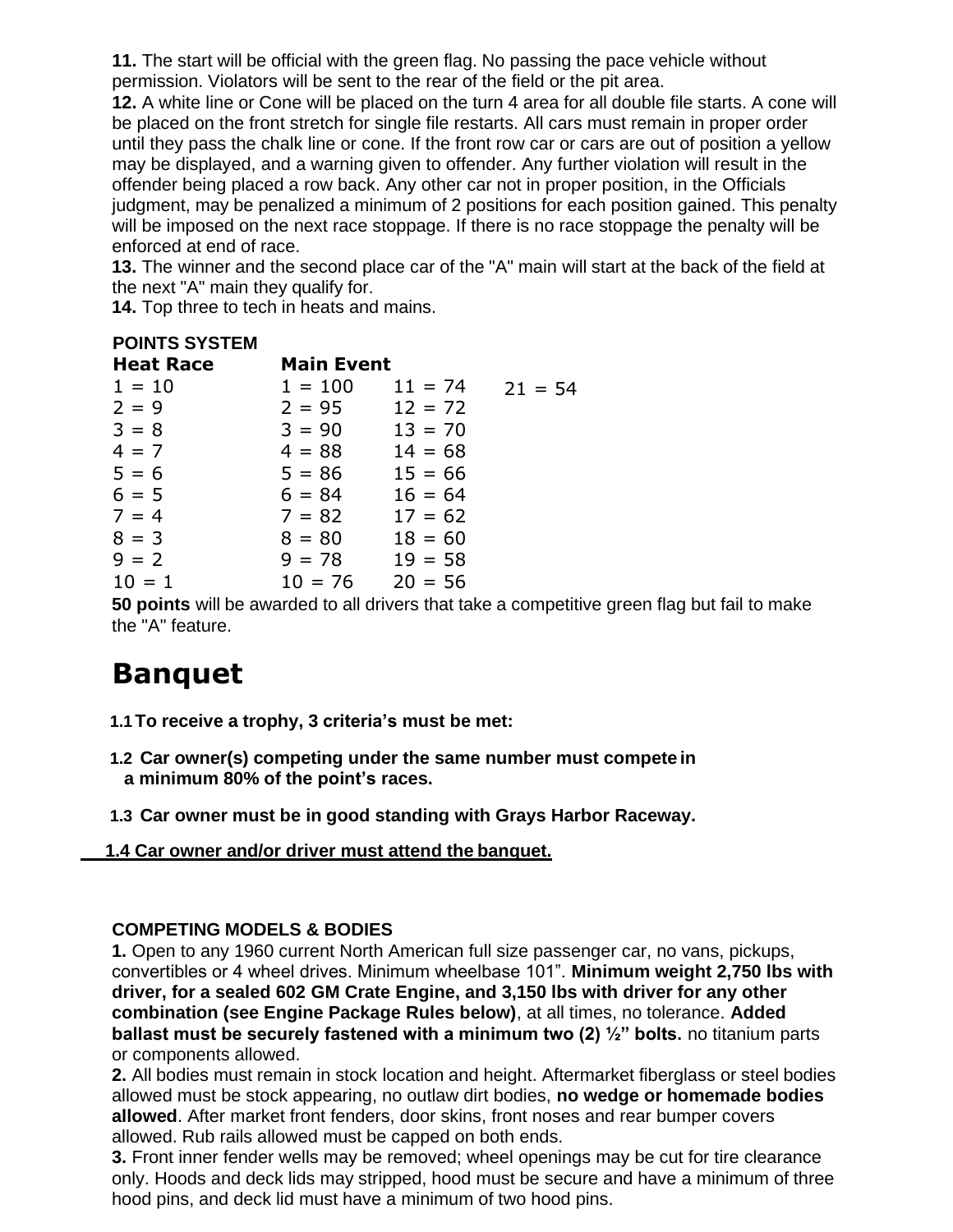**4.** Rear spoiler allowed, if not OEM spoiler not to exceed **6 inches in height with 7 inches of material.** Spoiler can be no wider than stock quarter panels.

**5.** Tow hooks front and rear are mandatory.

**6.** All cars must have front firewall**. Non-stock front firewalls must have a minimum 1 ¼"**

**x.120 thick steel tubing from the LF upright to the RF upright approximately 20" – 30" above main frame rail.** Drivers compartment from front firewall to rear firewall must be sealed from rest of car. All holes in the front and rear firewall must be sealed. Trunk floor pan and wheel wells may be removed.

**7.** All glass must be removed; windshield openings must be strapped with a minimum 1 1/4" straps or tech approved substitution.

# **FRAME AND SUSPENSION**

**1. All frames must be complete and retain OEM front and rear clips with stock specifications and dimensions as manufactured.**

**2.** All suspension components must be stock steel OEM for make and model. Stock OEM ball joints, no screw in type or Howe type ball joints allowed.

**3. Tubular A-arm will be allowed but must be NON adjustable, made of steel and use stock mounts and ball joints.**

**4.** Aftermarket 5-inch springs allowed. Adjustable spring pockets or adjustable spacers allowed. **Weight jacks allowed. One (1) Spring or leaf spring per corner.**

**5.** Rear leaf springs must be steel, adjustable rear shackles and lowering blocks allowed. No composite leaf springs allowed. **No Mono Leafs. NO Fast Boy Attachments to the Rear Leaf Springs. No Adjustable Lowering Blocks.**

**6.** Stock sway bar must be mounted in stock location.

**7. One (1) steel non-adjustable, rebuildable shock per corner. Front shock mounting location optional. Front and rear shocks may have heim ends.** Rear shock must mount in stock location. **May be moved to inside of frame rail for clearance, but must remain in line with stock location.**

# **BRAKES**

**1.** Must have stock OEM operational four wheel brake system.

**2. No side to side adjustable proportioning valves or brake biased adjusters will be allowed. No right front shut off. Front to rear biased is allowed. 3. NO Rear Brake Floaters.**

# **REAR ENDS**

**1.** Stock rear axle housing may be replaced by a Ford 9", floaters allowed. Must use stock mounting hardware and mount in stock location. **Lower arm mounts on the housing only, in the stock position, Center of GM rear lower control arm bolt hole must be (2 1/4" - 2 1/2" from bottom of housing) both left and right sides the same. Non adjustable.** Replacement OEM axles allowed and highly recommended.

**2.** Locked differentials allowed, mini spools, spools or welded only**. NO Detroit Locker style rear ends. No Torque divided, goldtrack or locker type differentials allowed.**

# **TRANSMISSIONS & CLUTCHES**

**1.** Transmission must be OEM production, manual or automatic. Transmissions may be Lightened and first gear removed. All Transmissions must have reverse gear.

**2.** Automatic transmissions must have a fully operational torque converter.

Torque converter must be 10" or larger. No direct lockup transmissions allowed.

**3.** Stock OEM type clutch assembly's only, aftermarket pressure plate allowed, minimum 10 1/2" single disc clutch, Hydraulic throw out bearing allowed.

**4.** Stock OEM steel flywheels or aluminum. Steel flywheels may be lightened.

**5.** Transmission cooler and oil lines must be enclosed in a steel line if run through the drivers compartment.

# **BELL HOUSING**

**1. An approved Steel scatter shield is required. DRIVESHAFTS**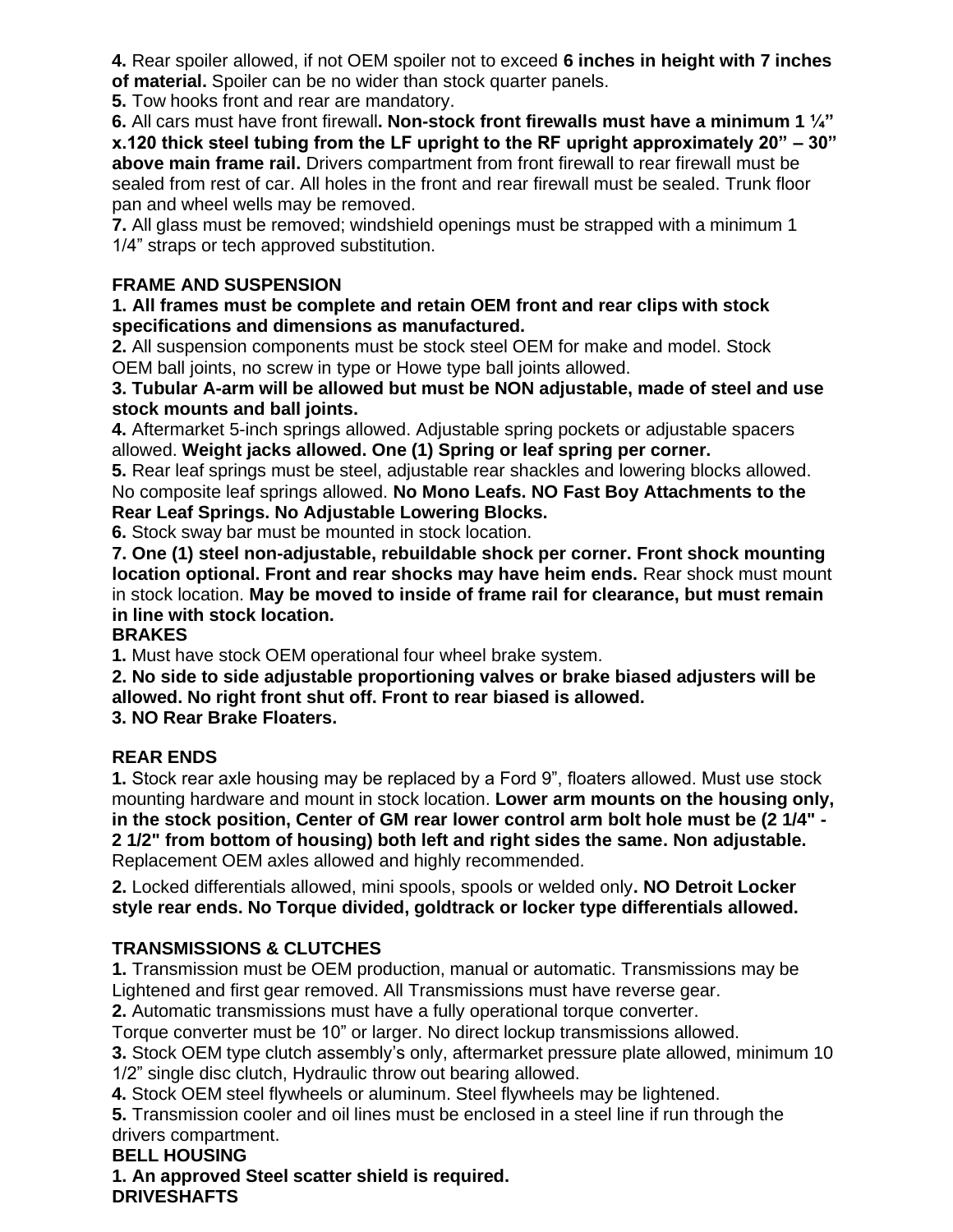**1.** One piece steel drive shafts only.

**2.** It is mandatory that two 1/4 inch x 1 1/2 inch steel drive shaft hoops, front and rear be installed in a safe manner. Chain may also be used.

**3.** All drive shafts must be painted white.

# **WHEELS AND LUGS**

**1.** 10 inch maximum steel wheels ONLY. Reinforced or racing wheels **only.**

**2.** Wheel studs must protrude past lug nuts. 1-inch lug nuts mandatory, 5/8-inch wheel studs mandatory.

**3.** The use of bleeder valves is not permitted, one valve stem per wheel. **TIRES**

**1. SLICKS ONLY! No grooving, sipping, soaking or altering tire in any way. Tires may be sanded or ground to eliminate 'glazing'. Hoosier #10720 27.0/10.0/15 (86.5"), #10710 27.0/10.0/15 (85") #10700 27.0/10.0/15 SX (84") size with a compound of 3035 or 3045 only and the American Racer EC83 and EC84 10".**

**2.** Tire softening or soaking is not permitted. Penalty for tire soaking will be loss of points and money/fine and or suspension.

# **ENGINE PACKAGES**

**1. The GM Crate Engine part # 88958602 is optional. Tampering with the crate engine shall be subject to \$1000.00 fine, loss of all accumulated points & suspension for 1 year. GM Crate Engine PN # 88958602 may use a box stock Holley 650 CFM 80541-1 Holley Carburetor. The only modifications or alterations allowed will be the removal of the choke plate, replacing jets, power valve, squirter nozzle size. Absolutely no other modifications will be allowed. Must have two (2) throttle return springs. Cars must run an air cleaner at all times.**

**Weight 2,750 pounds. Non Crate 602 cars must be min. 3,150 Pounds.**

**2.** Stock steel OEM Block, Stock steel OEM heads, Factory stock or OEM replacement parts, **no alterations to ports.** Oversized valves, guide plates, roller rockers and screw in studs are allowed. **No high performance or aftermarket blocks or heads allowed except for the following:**

**2.1 Stock per make configured Dart steel blocks allowed.**

**2.2 Chevrolet motors will be allowed to use a Dart steel head with a maximum intake port volume of 200cc. Ford motors may use a steel head with a maximum intake port volume of 208cc. NO PORTING OR POLISHING OR ALTERING INTAKE OR EXHAUST PORTS/RUNNERS.**

Maximum 390 cubic inches (no de-stroked 400 engines). Single carburetor, **see the new manifold rules (3) for Carburetor height**. No additional air holes anywhere. Must have 2 return springs. Must have air cleaner at all times.

**3. Any intake manifold. Manifold rise may not be more the 7.750 (7 ¾"), this is measured on the front side of the carburetor from the valley of the manifold to the bottom of the carburetor.**

**4.** All engines must be no father back so that the **center of the furthest forward spark plug of the engine** is in line between the center lines of the lower ball joints.

**5.** No holes, tubes, funnels or any device which may control or redirect the flow of air is permitted inside the air cleaner or between the air cleaner and carburetor.

**7. All carburetors must comply with Grays Harbor Raceway's tech.**

# **IGNITION AND BATTERY**

**1.** MSD ignitions allowed, no magnetos allowed. Crate Engine must use stock HEI that comes with the engine. **2.** Battery must be mounted in a sealed covered and vented battery box that is located in a safe manner with protection for the driver and others.

**3.** All electrical switches must be located within easy reach of the driver.

**4.** A labeled on/off master switch is required, and must be connected to the battery cable in such manner that would cut all electrical power to the car and be located in the drivers compartment so that it is accessible from both sides of the car.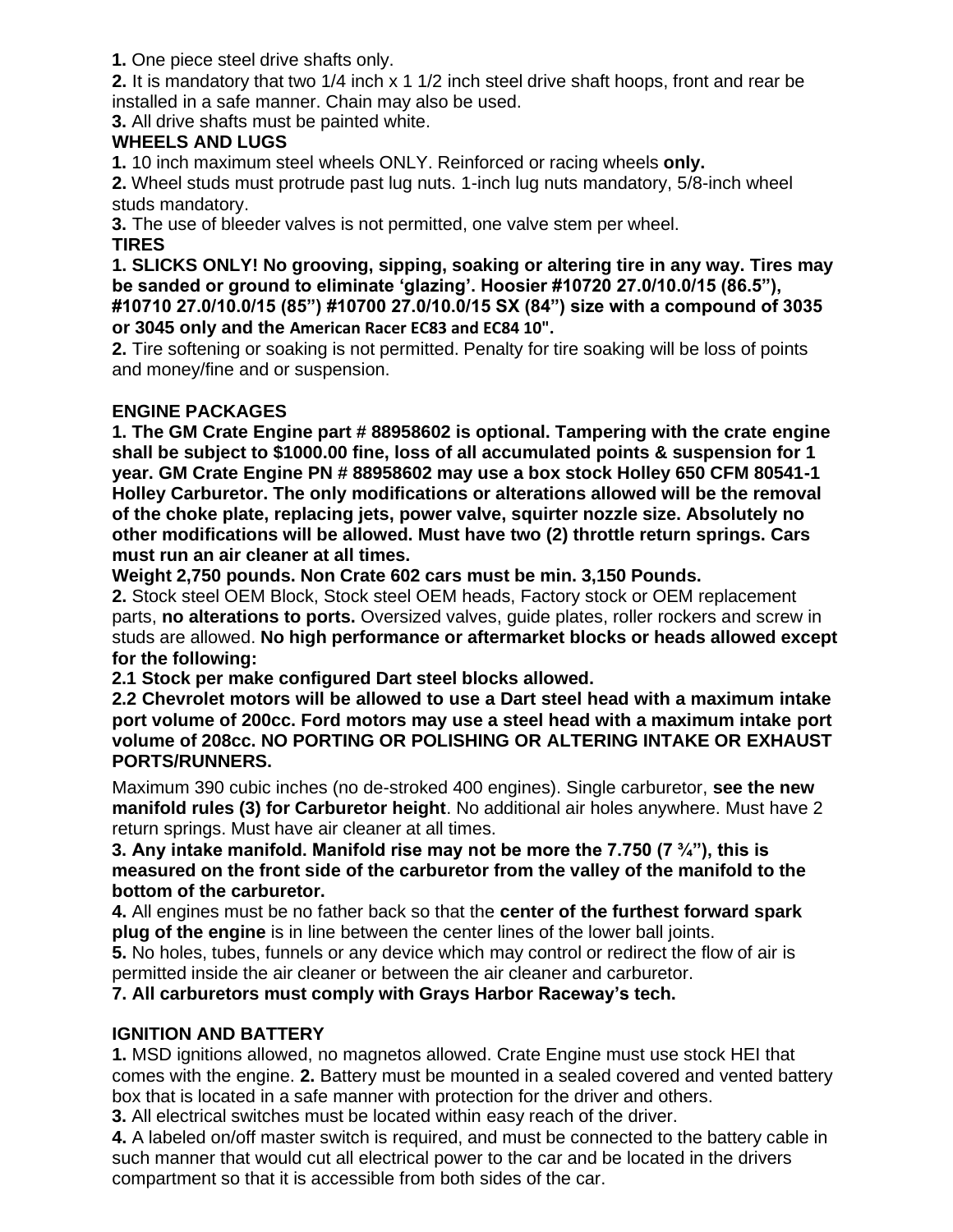# **EXHAUST MANIFOLDS**

**1. Cast iron exhaust manifolds or conventional type headers allowed, no stepped headers, maximum 1" 3/4"'s tube size. Must run duel exhaust. No two into one exhaust systems allowed, no crossover or 180 degree headers allowed.**

**2.** Mufflers required; exhaust must extend past the drivers compartment. **95 Dba @100' RADIATOR**

**1.** Radiator must be stock appearing and in stock position.

**2. Steel or Aluminum radiators are permitted.**

**3.** A fan shroud must be installed if using a steel fan.

**4.** An overflow catch can (one gallon minimum) connected to the radiator overflow is mandatory. No antifreeze allowed.

# **GENERAL SAFETY**

**For all safety devices it is the responsibility of the driver, not Grays Harbor Raceway, its officers, or its agents to ensure his/her safety device systems are correctly installed, maintained, and properly used at all times. As with safety items, Grays Harbor Raceway strongly recommends that the driver fully study all manufacture's installation and usage guidelines and adhere to these recommendations to the highest extent possible.**

# **ROLL CAGE**

**1.** Cars must be equipped with a minimum full four point or better roll cage. Roll cage material must be a minimum of 1-1/2-inch to 1-3/4-inch maximum roll bar tubing of .090 wall thickness or 1.66 OD Black steel pipe of .120 wall thickness.

**2.** All welds on main cage must be gusseted.

**3.** Main cage must be welded directly to the frame in a full frame vehicles or be welded to a 6-inch by 6- inch by 1/4-inch steel plate that is welded to the floor pan.

**4.** All roll cages must be full perimeter cages. Main roll cage hoop cannot be any further back than the striker plate, no offset roll cages allowed. No straight rail frame cars allowed. No offset cages allowed**. Cage must have minimum of four door bars on driver's side and 3 bars on the passenger side. Driver's side door bars must follow contour of door, passenger bars may be straight.** It is highly recommended that the door bars be plated with 1/8" steel or aluminum on the outside of the door bars covering 2/3's of the door. One dash bar across the front of the roll cage, two vertical door support bars on each door, two horizontal bars behind the seat, one diagonal bar behind the seat from the top corner ofthe cage to the opposite bottom of the cage and two bars from the top of the hoop down tothe rear frame or trunk floor. **5.** Front hoop allowed.

# **FUEL CELL AND FUEL LINE**

**1.** Fuel cell shall be securely mounted behind rear axle in the trunk area as far forward as possible.

**2. Fuel cell must be minimum of 10-inches off the ground at all times.**

**3.** A steel framework, welded to the frame rails, must be used to mount the fuel cell. The frame work must be fabricated from a minimum of 1"x 1" .083 square tubing.

**4.** Two straps longwise and two straps crosswise across the top of the fuel cell. The material for these straps must be a minimum 1"x 1" .083 square tubing or 1-1/2" x 1/8" steel strapping.

**5.** Fuel cells must be bolted to the framework.

**6.** A fuel cell protector bar made from a minimum of 1-1/4" x .090 steel tubing is required.

The fuel cell protector bar must attach to the frame rails and extend down below the fuel cell with a center bar that attaches to the rear frame cross member.

**7.** Fuel lines must be enclosed in a protected conduit (steel tubing), if run through the drivers compartment **and painted red.**

# **8. No electric fuel pumps allowed**.

**9.** Only OEM type mechanically driven fuel pump allowed. Fuel pump must mount in stock location.

**10.** Glass fuel filters are not permitted.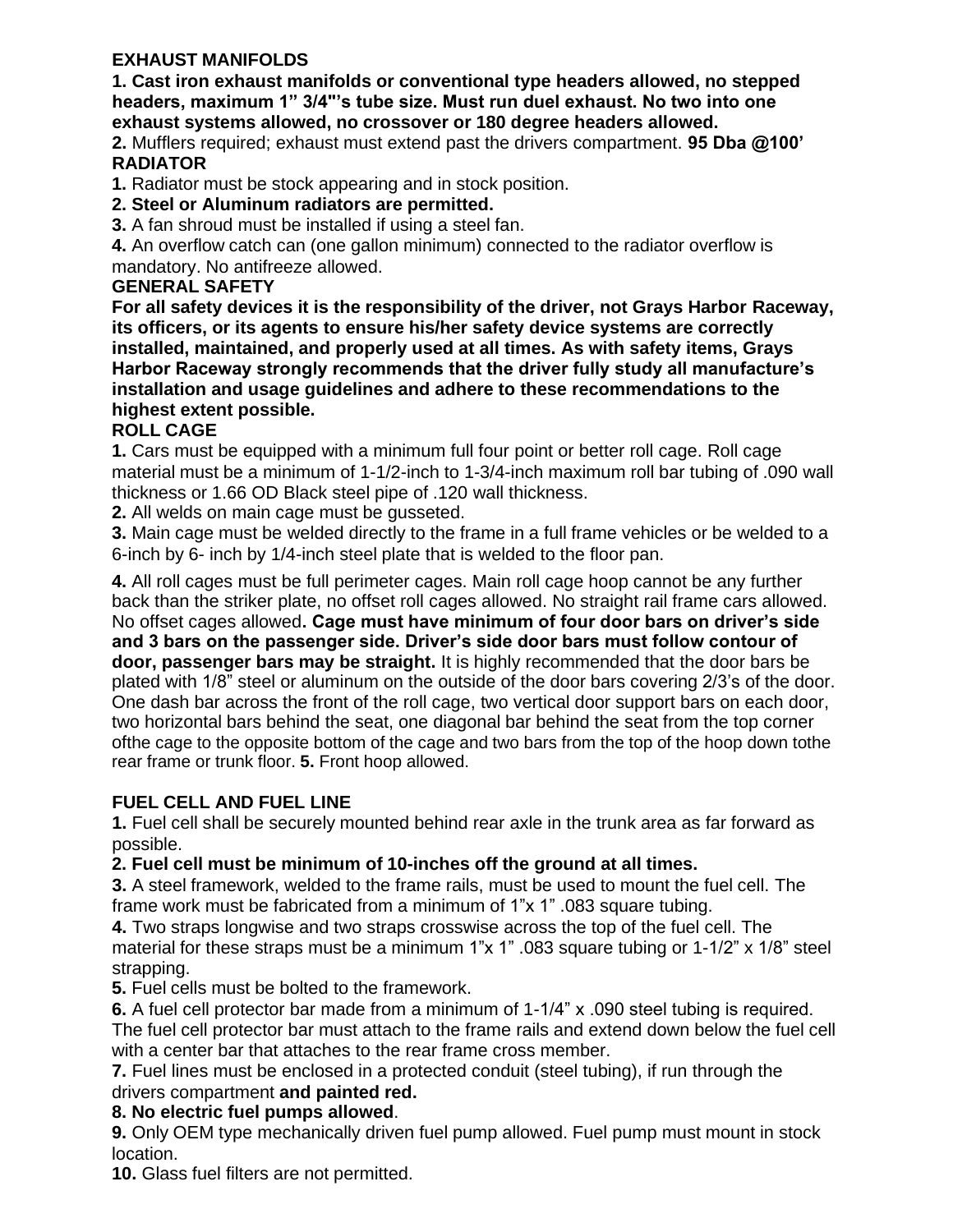# **PROTECTIVE**

**1.** It is **Required** that at all times, the driver wear **a full face helmet Snell SA 2010 or newer**, a driving suit and gloves of fire resistant material that effectively covers the body, as well as fire resistant shoes, socks, head sock and underwear. Drivers suits with rips, tears and holes will not be permitted. All persons packing the track must wear all appropriate safety gear and follow packing directions from track workers.

**2.** It is recommended that that the driver's suit be the best quality fire protection available.

# **SAFETY**

**1.** It is highly recommended that the driver carefully study the seat belts manufacture's installation. **Seat belts must not be more than 2 years old.**

**2.** All seat belts must be a complete matching set from the manufacturer.

**3.** Current five point seat belt harness. Each car will be equipped with minimum of an SFI 15.5 or SFI 15.1 approved restraint system. UNTIL THE DATE OF THE BELT EXPIRATION (TWO YEARS FROM THE DATE OF MANUFACTURE). LATCH TYPE 5- POINT SEAT BELTS mounted per manufacture. (Must have label) Seat belt restraint systems shall be installed and used in accordance with manufactures instructions. In any type of manufacture's installation, the fasteners must be magnetic steel unless using type of mount in which seat belts wraps around the roll cage. A seven-point harness is recommended. Seat belt material should not be permitted to come in contact with any sharp or metal edge, including when the material passes through the seat.

# FIRE CONTROL

1. It is recommended that teams have in the rear of their transporter an easily accessible fire extinguisher of at least 2.5 gal FFF or equivalent.

# **SEATS**

**1.** A professional racing seat is required. Approved seat must be made of aluminum and manufactured specifically for auto racing.

**2.** Seat must be mounted with a minimum of 3/8-inch grade 5 bolts. Minimum two bolts in the bottom and two in the back of the seat. Use manufactures recommendations.

**3.** It is recommended that the seat also offer rib protection and have leg extensions.

**4.** Headrests recommended on both sides.

**5.** No fiberglass, plastic, or homemade seats permitted.

# **WINDOW NET**

**1.** A window net is mandatory, rib style or mesh is allowed. The net must be permanently mounted at the bottom and have an approved quick release at the top.

**2.** Window net must be within five years of manufactures date.

**3.** Window net must have manufactures date and tag or it will not be permitted.

# **4. All roll bars around drivers head must be padded with approved padding. FIRE CONTROL**

**1.** It is recommended that teams have in the rear of their transporter an easily accessible fire extinguisher of at least 2.5 gal FFF or equivalent.

# **APPEARANCE & NUMBERS**

All cars must be neatly painted with contrasting numbers. Numbers should be minimum 18 inches high and 3 inches wide and be legible from sides of car and roof. Roof numbers to be read form the passenger side of the car. Numbers will only be issued by Grays Harbor Raceway. **Numbers will be issued with registration.** There will be no duplicate numbers; any driver competing in the previous season will have until the third race to purchase their number before it will go back into the system.

# **Decisions of Grays Harbor Raceway Management and/or Officials are final and binding without exception.**